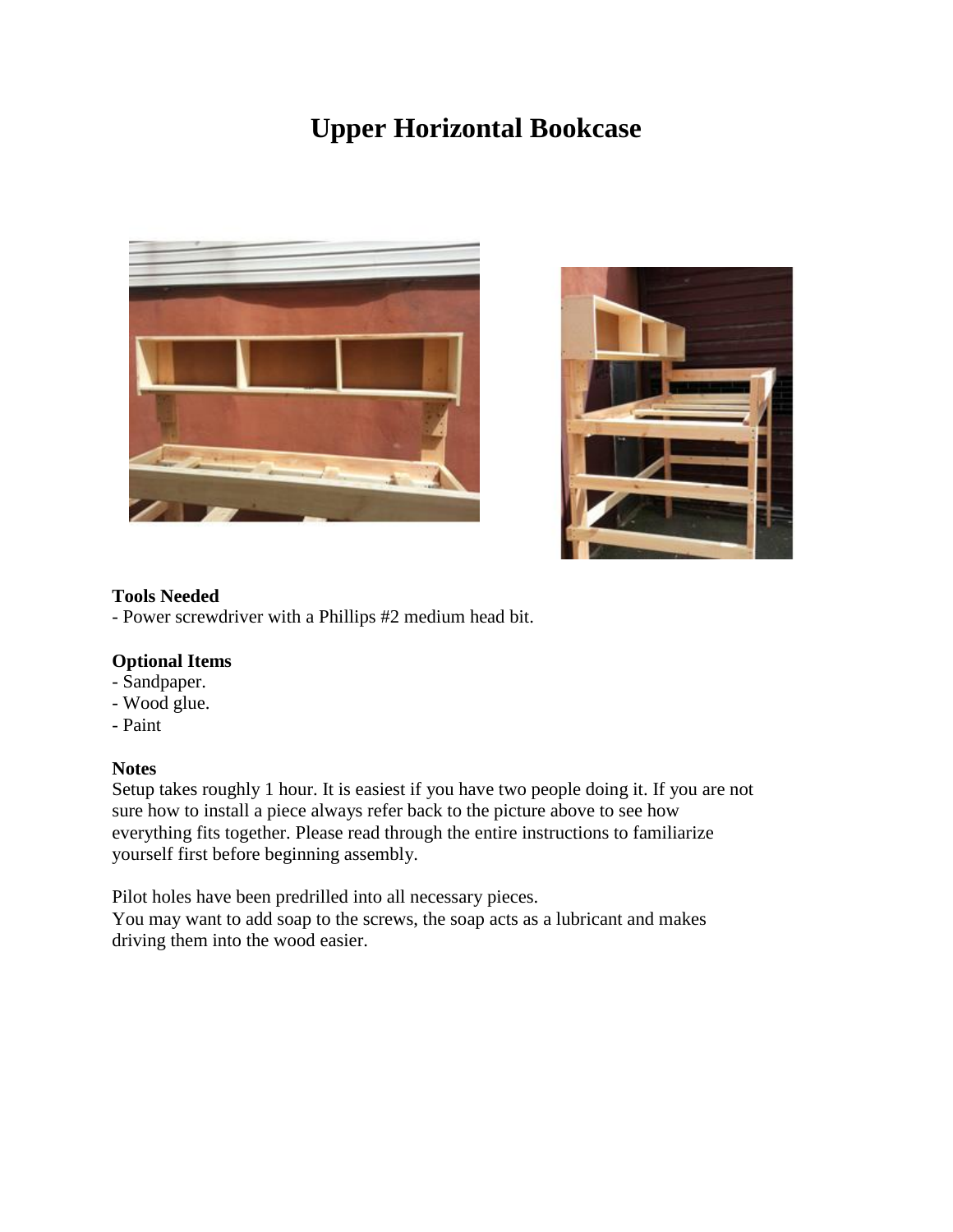# **Step One**



Attach 2 Bookshelf post (2 x 6 x 18") to the Top of the Back Legs With 2-1/2" Black Course Screws. Connect with Two post connectors 2 x 6.

### **Step Two**



Place the Shelf Support (2 x 4) flat on top of the Bookcase post and screw on tight with 2-1/2" Black Course Screws into the new post extension support installed in step above.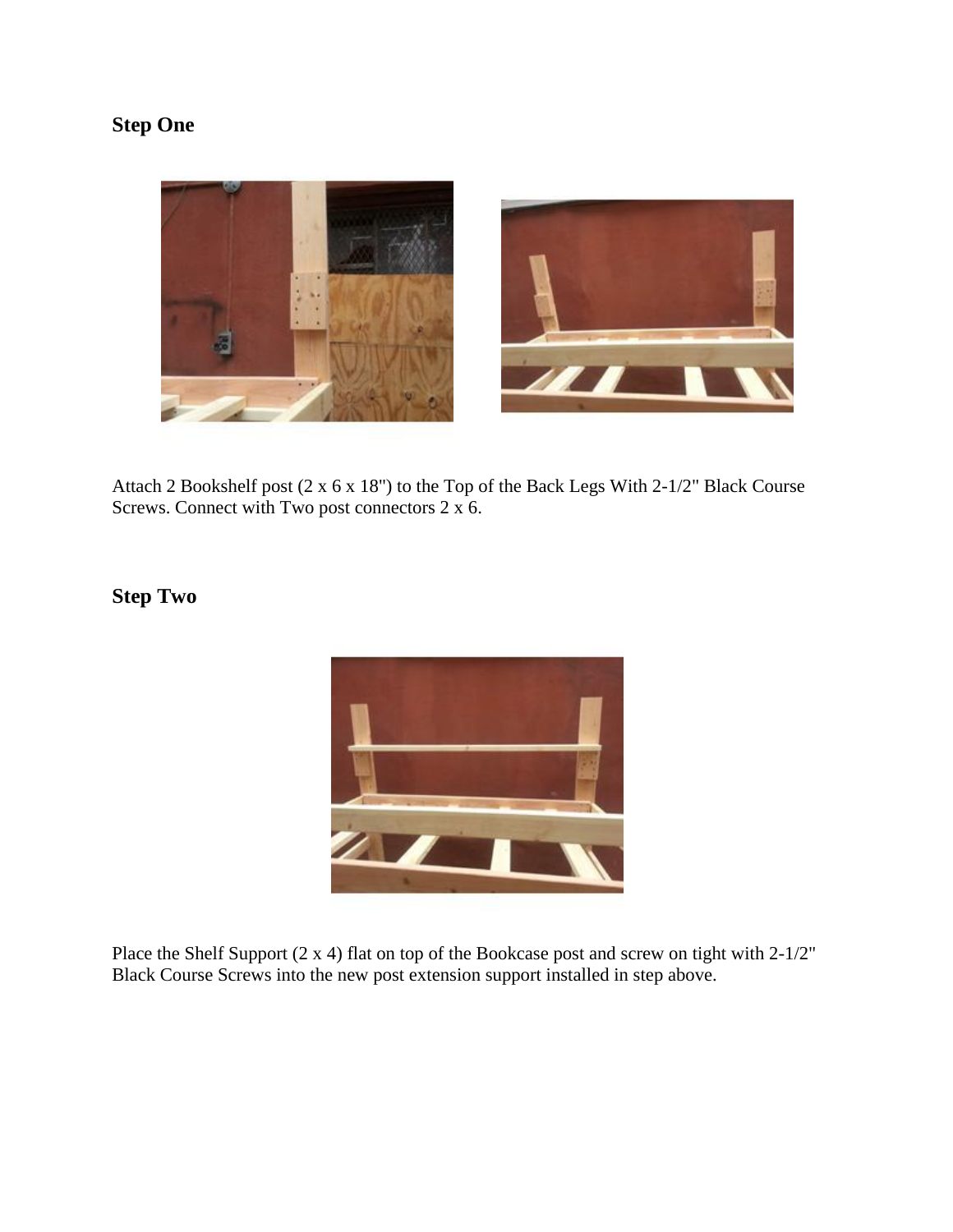# **Step Three**





Place the bottom shelf (3/4" x 7" x 79" Ply Board) (Note: For Queen Size and Extra Long it will be 80". For Dorm XXL It will be 84") on top of the (2x4) shelf support installed in above step. Screw the Ply shelf into the  $(2x4)$  support on tight with the Black  $1-5/8$ " Course Screws.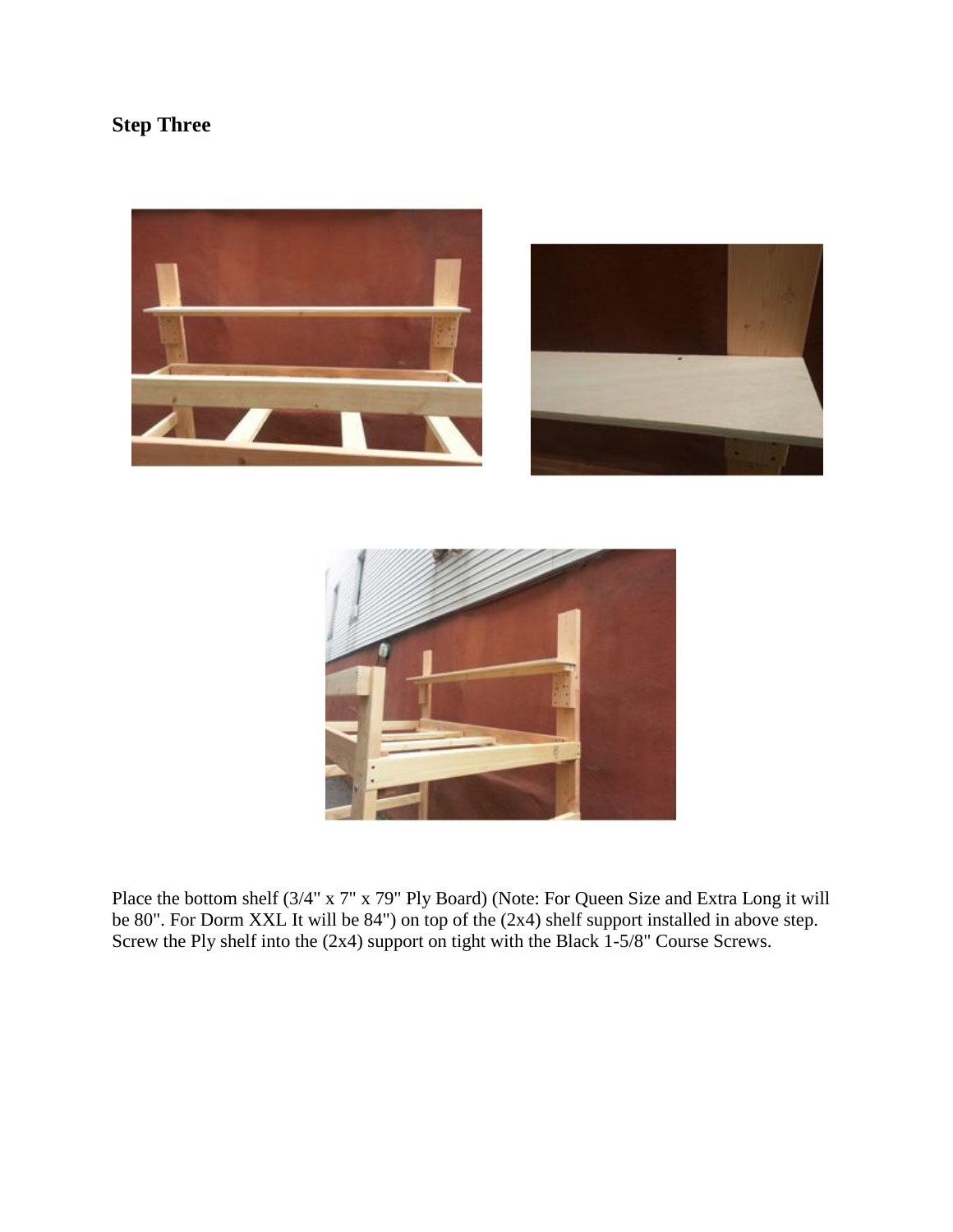# **Step Four**





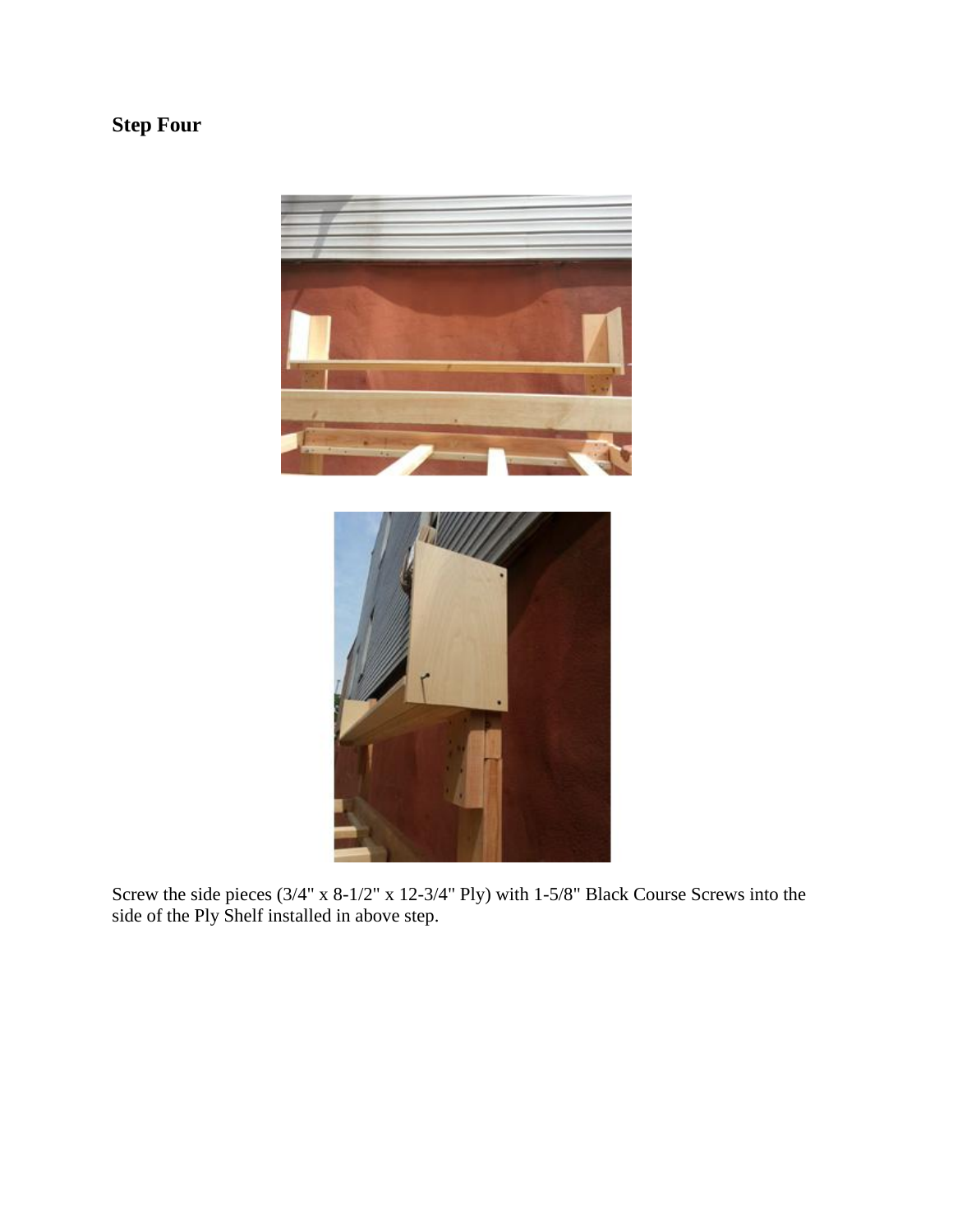### **Step Five**



Place the Two (3/4" x 7" x 11-34") Center dividers in place and screw from under the Horizontal Ply installed in step above. Use the Black 1-5/8 Course Screws.

### **Step Six**



Rest the Top Ply shelf (3/4" x 7" x 80") (Note: will be longer for Queen Size, Extra Long and Dorm Extra Long) with Black 1-5/8" Course Screws.